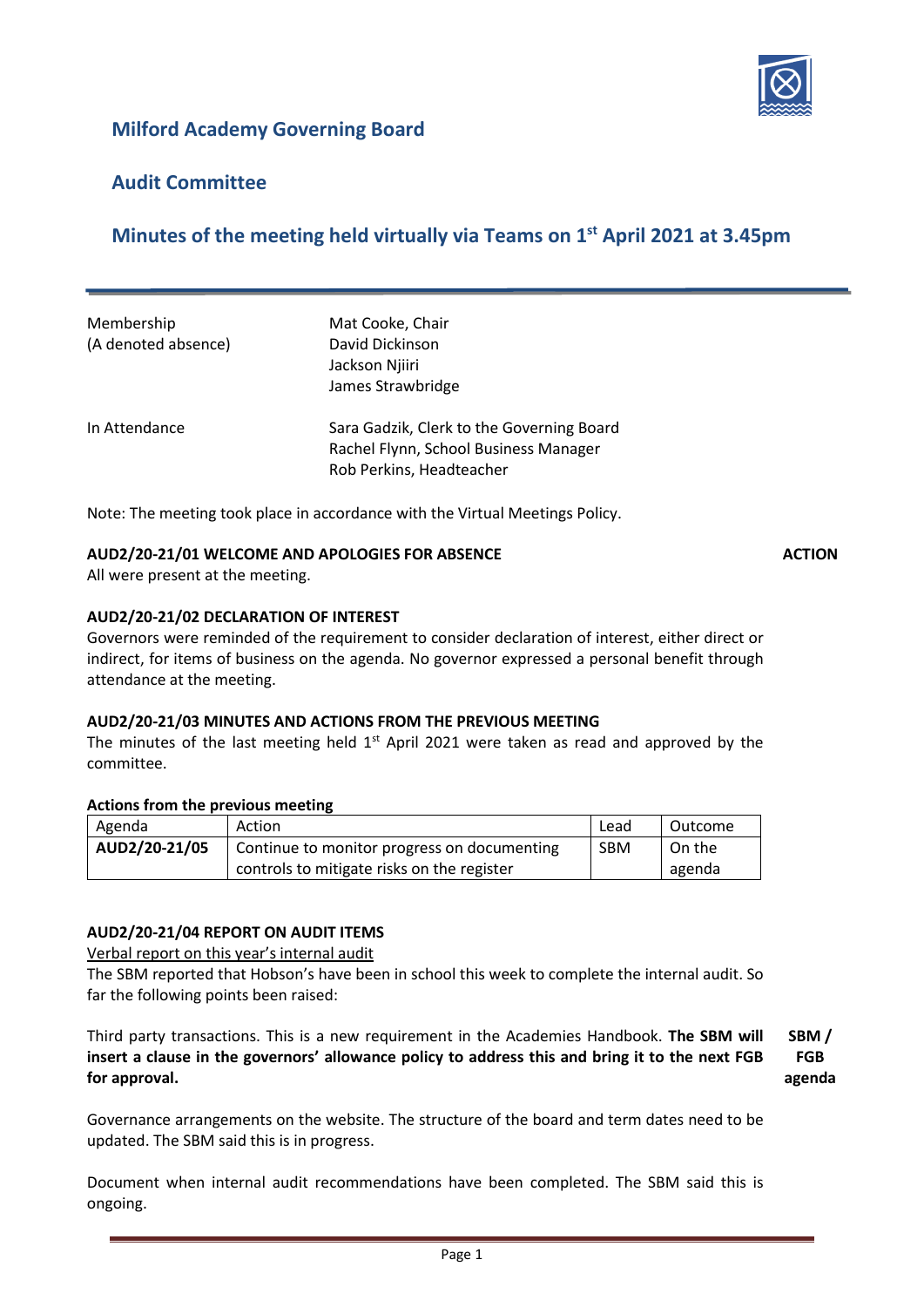

#### Update on last year's audit recommendations

The SBM reminded governors that there were four high-priority recommendations from the 2019-20 internal audit.

She gave the following updates:

List of current contracts – The SBM said this is being developed Documenting orders – The SBM is emailing staff to remind them that orders must have Headteacher approval and receipts must be handed in. Petrol receipts – this has not been an issue this year. Audit committee set up – done; the committee has met three times this year.

The Chair said it is clear there is a lot of activity happening to address the issues. He has met with the SBM and is confident that the high priority risks are being addressed.

#### **The Chair agreed to undertake a health and safety visit around school before the end of term. M**

**Cooke**

#### **AUD2/20-21/05 REVIEW THE RATINGS AND RESPONSES ON THE RISK REGISTER**

The Chair noted that the risk levels have not changed since the last meeting. There are two medium risks:

- Failure to ensure an adequate disaster recovery plan is in place in relation to the school's financial systems
- Failure to ensure that the financial systems of the school are secure

He noted that the disaster recovery plan is linked to the business continuity plan which is further down the agenda.

#### Covid Risk Assessment

The Head informed that the Covid Risk Assessment has been updated this term by David Thompson of the local authority. With the next easing of restrictions on 19<sup>th</sup> July they expect to receive another update. Government ministers have indicated they have a plan for schools as of September but this has not been shared with schools. The Head said the significant change will be whether the requirements for bubbles and for groups of children to isolate are removed.

#### **AUD2/20-21/06 UPDATE ON ACTIONS FROM THE GOVERNANCE AUDIT**

Governors noted the action from the audit to strengthen the governing board and members. The Governing Board Chair noted that a proposal will come to the AGM next week to update the Articles of Association, which may change the make up of the governing board.

He noted that now that Ofsted inspection is not an immediate concern, they have the time to carry out a thorough review and update.

The Head noted the parent vacancy and said they are making attempts to fill it. The aim is to have someone in post by early autumn at the latest.

#### **AUD2/20-21/07 BUSINESS CONTINUITY PLAN**

The Chair said he had reviewed the Business Continuity Plan and it looked very thorough. **He noted that some of phone numbers were missing dialling codes. The SBM agreed to update this. SBM**

There were no other changes. **Governors approved the Business Continuity Plan.**